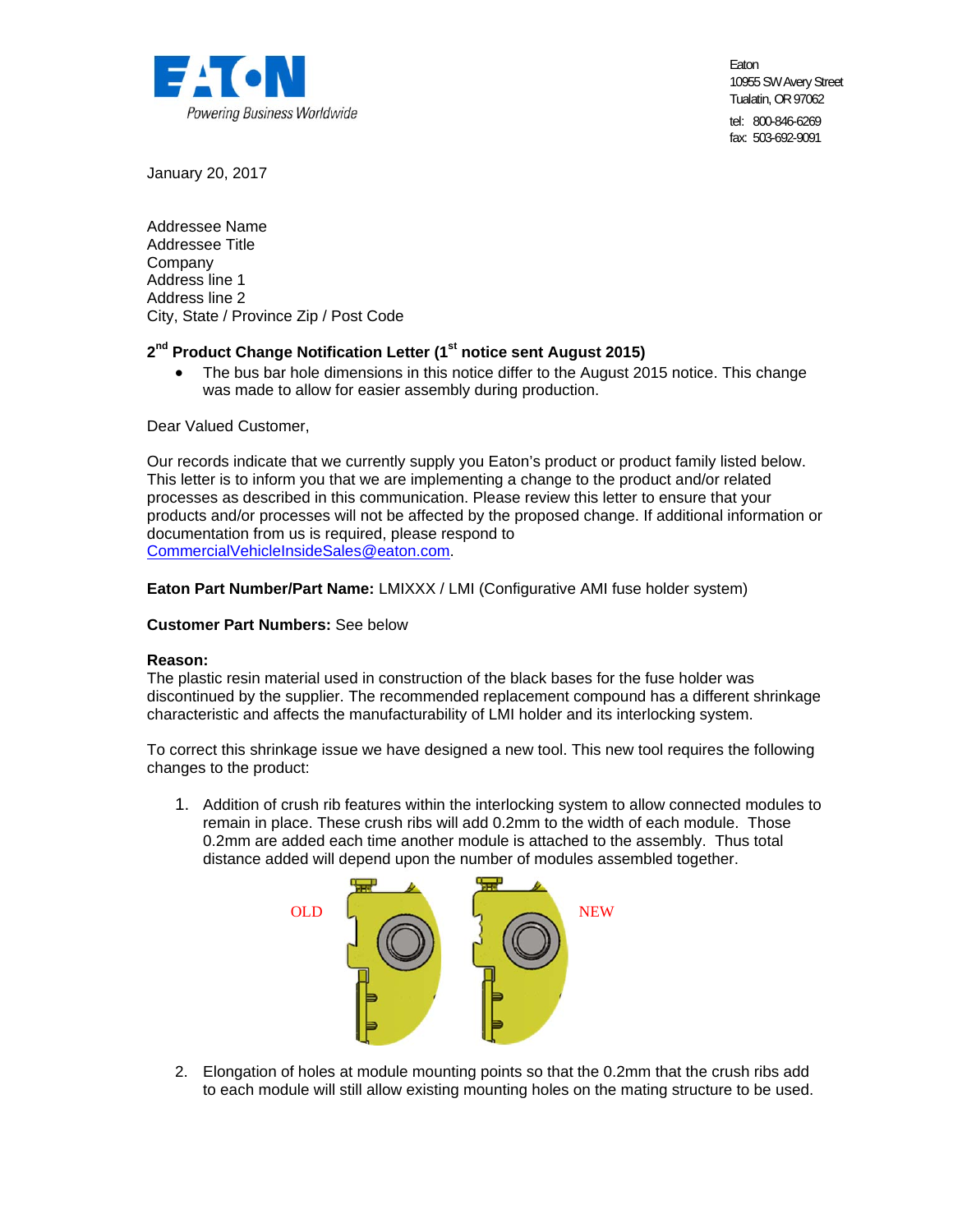

In addition to the changes on the LMI modules described above we will make changes to the bus bars used to create the linked assemblies LMI 2, 3, 4, 5, 6 & 7.

1. The elongated bus bar holes have been changed back to circular to allow for better contact between the stud and bus bar. The bus bar changes below have negligible effect on the current carrying capabilities of the bus bar. 2.

![](_page_1_Figure_3.jpeg)

| <b>P/N</b>  | HOLE QTY. |        | в      | <b>PLATING</b>    |
|-------------|-----------|--------|--------|-------------------|
| B109-7046-2 |           | 43.35  | 25.35  | PRE-PLATED        |
| B109-7046-3 |           | 68.70  | 50.70  | <b>PRE-PLATED</b> |
| B109-7046-4 |           | 94.05  | 76.05  | POST-PLATED       |
| B109-7046-5 |           | 119.40 | 101.40 | PRE-PLATED        |
| B109-7046-6 |           | 144.75 | 126.75 | PRE-PLATED        |
| B109-7046-7 |           | 170.10 | 152.10 | PRE-PLATED        |

*Existing Version*: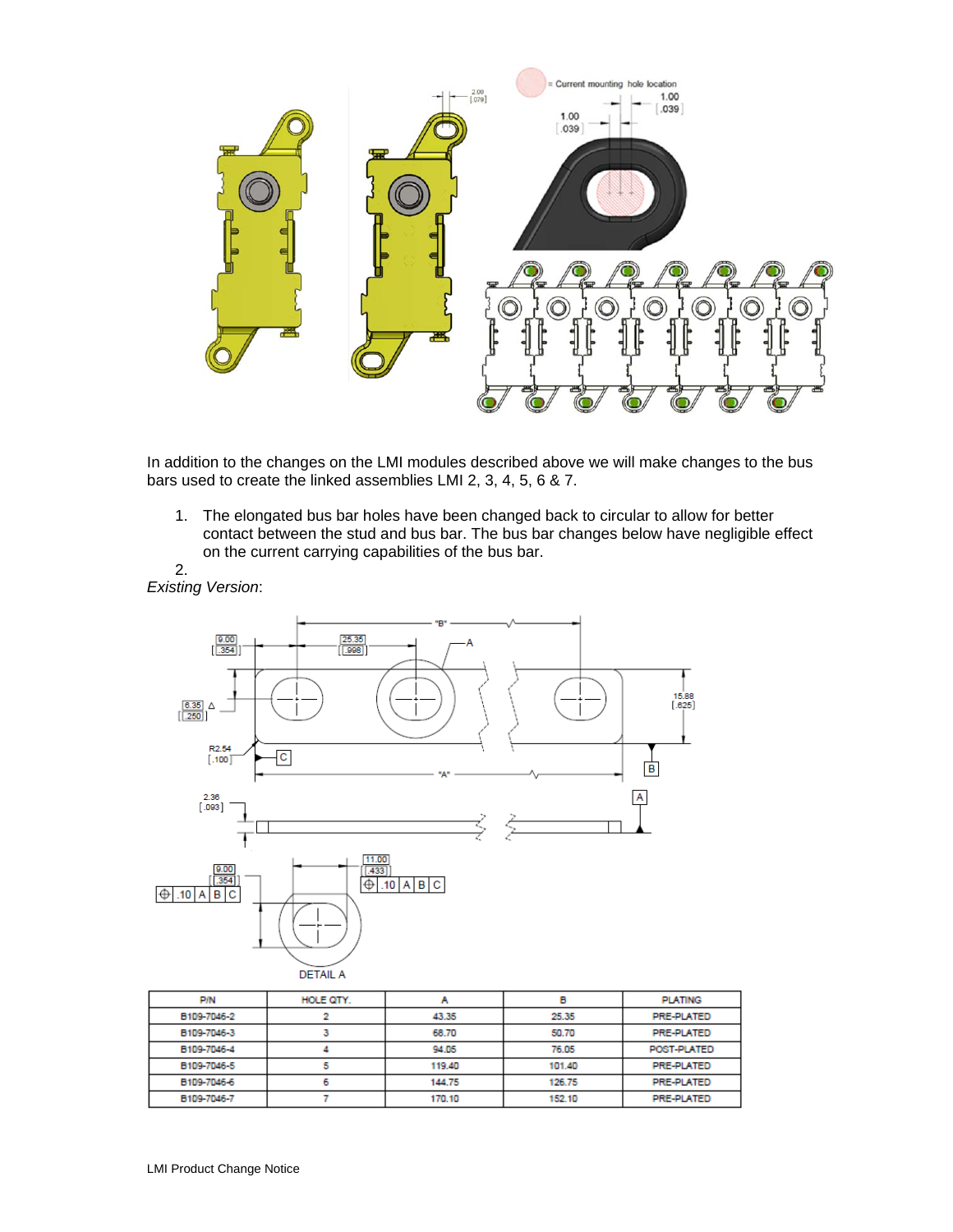### *New Version*:

![](_page_2_Figure_1.jpeg)

![](_page_2_Figure_2.jpeg)

| <b>P/N</b>  | HOLE QTY. |        |        | <b>PLATING</b> |
|-------------|-----------|--------|--------|----------------|
| B109-7091-2 |           | 43.35  | 25.35  | PRE-PLATED     |
| B109-7091-3 |           | 68.70  | 50.70  | PRE-PLATED     |
| B109-7091-4 |           | 94.05  | 76.05  | POST-PLATED    |
| B109-7091-5 |           | 119.40 | 101.40 | PRE-PLATED     |
| B109-7091-6 |           | 144.75 | 126.75 | PRE-PLATED     |
| B109-7091-7 |           | 170.10 | 152.10 | PRE-PLATED     |

Affected bus bar part numbers are in the table above.

- Implementation of these changes will be ready the week of March  $27<sup>th</sup>$ , 2017 or sooner.
- PPAP documentation will be available week of March  $6<sup>th</sup>$ , 2017

Please see affected LMI module part numbers on the following page.

Best Regards,

Beck

Becky Owyen **Decky** Owyen **Jeff Fetters** Product Manager **Product Manager Commercial Vehicle Product Manager** Power Distribution BeckyFOwyen@Eaton.com

 $M 1.44$ 

Power Distribution & Circuit Protection<br>jefftfetters@eaton.com